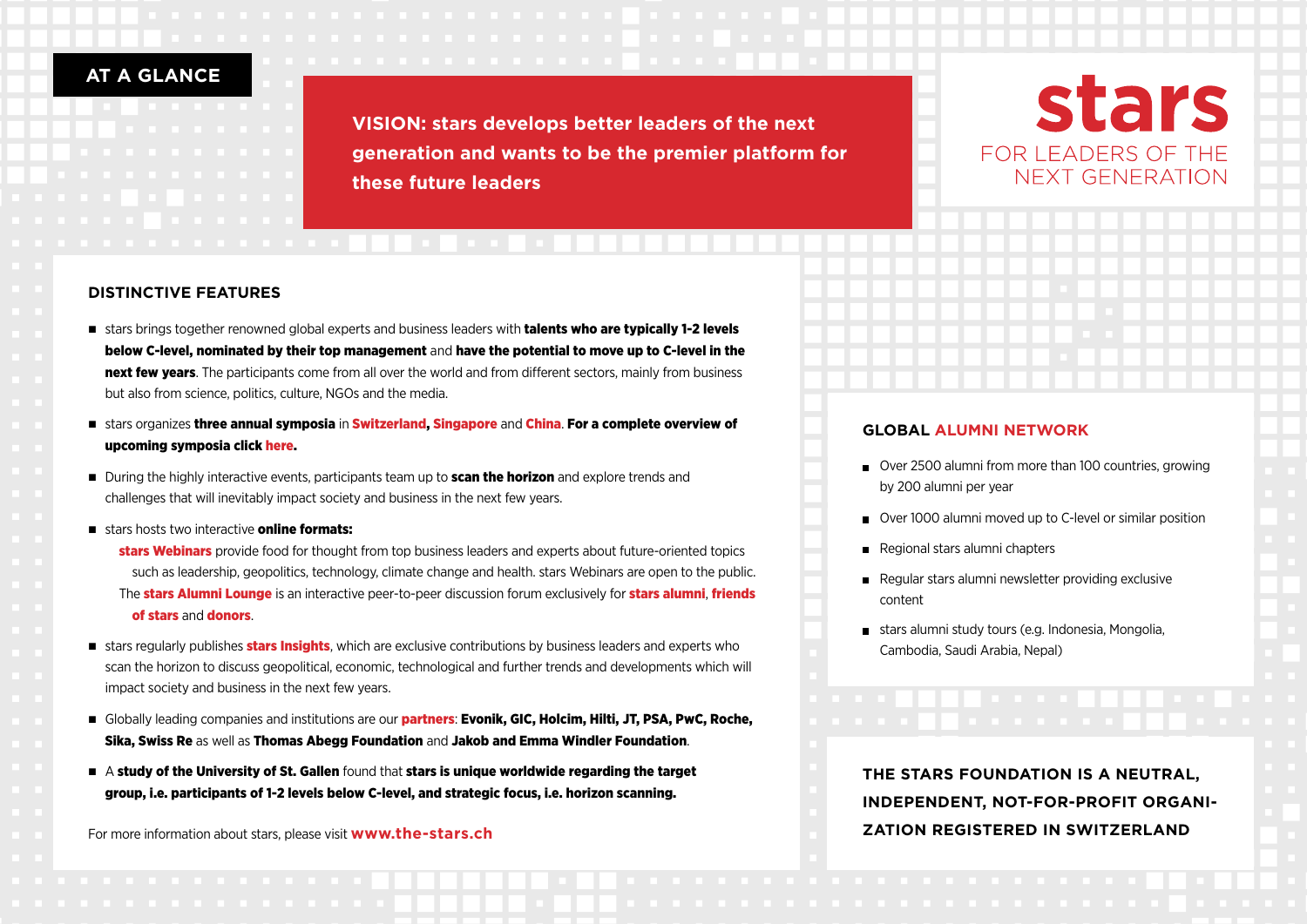## **AROUND THE WORLD**





**E** ANNUAL STARS SYMPOSIA

**E** STARS ALUMNI CHAPTERS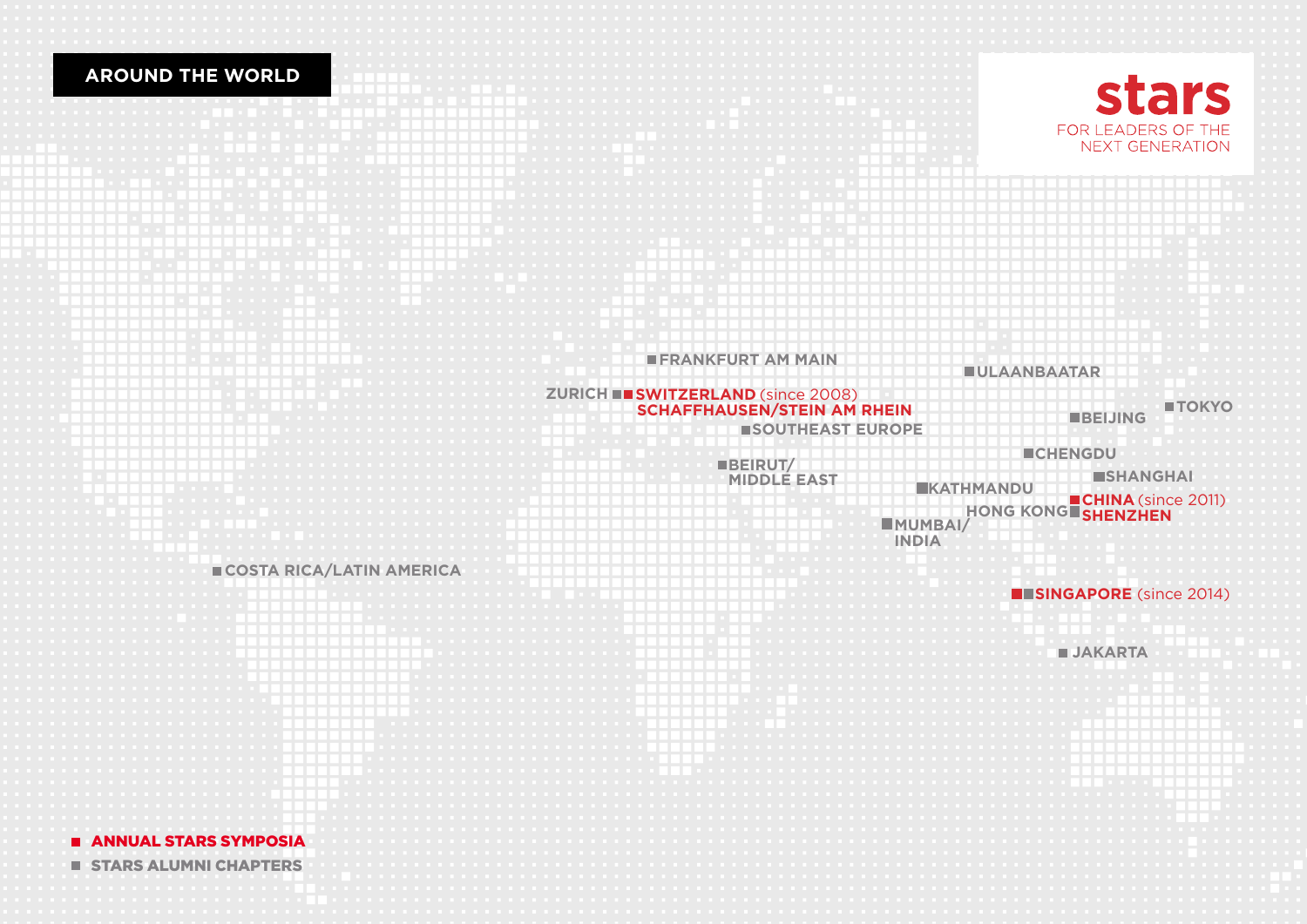## **BOARD MEMBERS**

#### **STARS FOUNDATION BOARD**

**DR. TONI SCHOENENBERGER.** Executive Chairman of stars, Stein am Rhein

DR. MARKUS R. NEUHAUS, Vice Chairman, Barry Callebaut; Member of the Boards of Galenica, Baloise Holding, Orior, Jacobs Holding, Zurich

**PROF. DR. HANS HENGARTNER.** Professor Emeritus of Experimental Immunology at the University of Zurich and ETH Zurich, Zurich

**STEFAN RAEBSAMEN.** Chairman PwC Switzerland: Member, Board of PwC Europe, Zurich DR. CHRISTOPH SCHMID, Attorney-at-law and Partner of Wenger & Vieli AG, Zurich CORINNE ULLMANN, Mayor of the City of Stein am Rhein, Stein am Rhein

### **STARS INTERNATIONAL BOARD**

**DR. IVO H. DAALDER.** President, Chicago Council on Global Affairs: Former US Ambassador to NATO: Former Director for European Affairs at the National Security Council, Chicago

**PROF. LIM SIONG GUAN.** Professor, Lee Kuan Yew School of Public Policy, National University of Singapore; Former Group President, GIC; Former Head of Civil Service of Singapore, Singapore

**JAYNE PLUNKETT,** Group Chief Risk Officer; Member, Group Executive Committee, AIA, Hong Kong

MICHAEL SCHINDHELM, Writer, Filmmaker, Advisor on Culture and Arts, Lugano/Singapore

URS SCHOETTLI, Consultant on Asian Affairs; Former East Asia Correspondent of Neue Zuercher Zeitung, Tokyo

MONA SUTPHEN, Senior Advisor, The Vistria Group; Former White House Deputy Chief of Staff for Policy in the Obama Administration, New York

WANG SHUO, Editor-in-Chief, Caixin Media, Beijing

YINGLAN TAN, Founding Managing Partner and CEO, Insignia Venture Partners; stars alumnus, Singapore PROF. HIROSHI WATANABE, President, Institute for International Monetary Affairs (IIMA), Tokyo

JOERG WUTTKE. President, European Union Chamber of Commerce in China (EUCCC); Chief Representative, BASF China, Beijing

## **STARS SCIENTIFIC BOARD**

PROF. DR. LINO GUZZELLA, Professor of Thermotronics; Former President, ETH Zurich, Zurich

**PROF. DR. HUANG JING.** Professor and Director. Institute of the US and Pacific Studies, Shanghai International Studies University (SISU), Shanghai

PROF. DR. VOLKER PERTHES. Special Representative of the UN Secretary-General to the Sudan and Head of the UN Integrated Transition Assistance Mission in Sudan (UNITAMS); Former Director, German Institute for International and Security Affairs, Khartoum

PROF. DR. ROLAND SIEGWART, Professor of Autonomous Systems, ETH Zurich, Founding Co-Director, Wyss Zurich, Zurich

DR. KAZUO YANO, CEO, Happiness Planet; Fellow and Former Corporate Chief Scientist, Hitachi, Tokyo

## tars FOR LEADERS OF THE NEXT GENERATION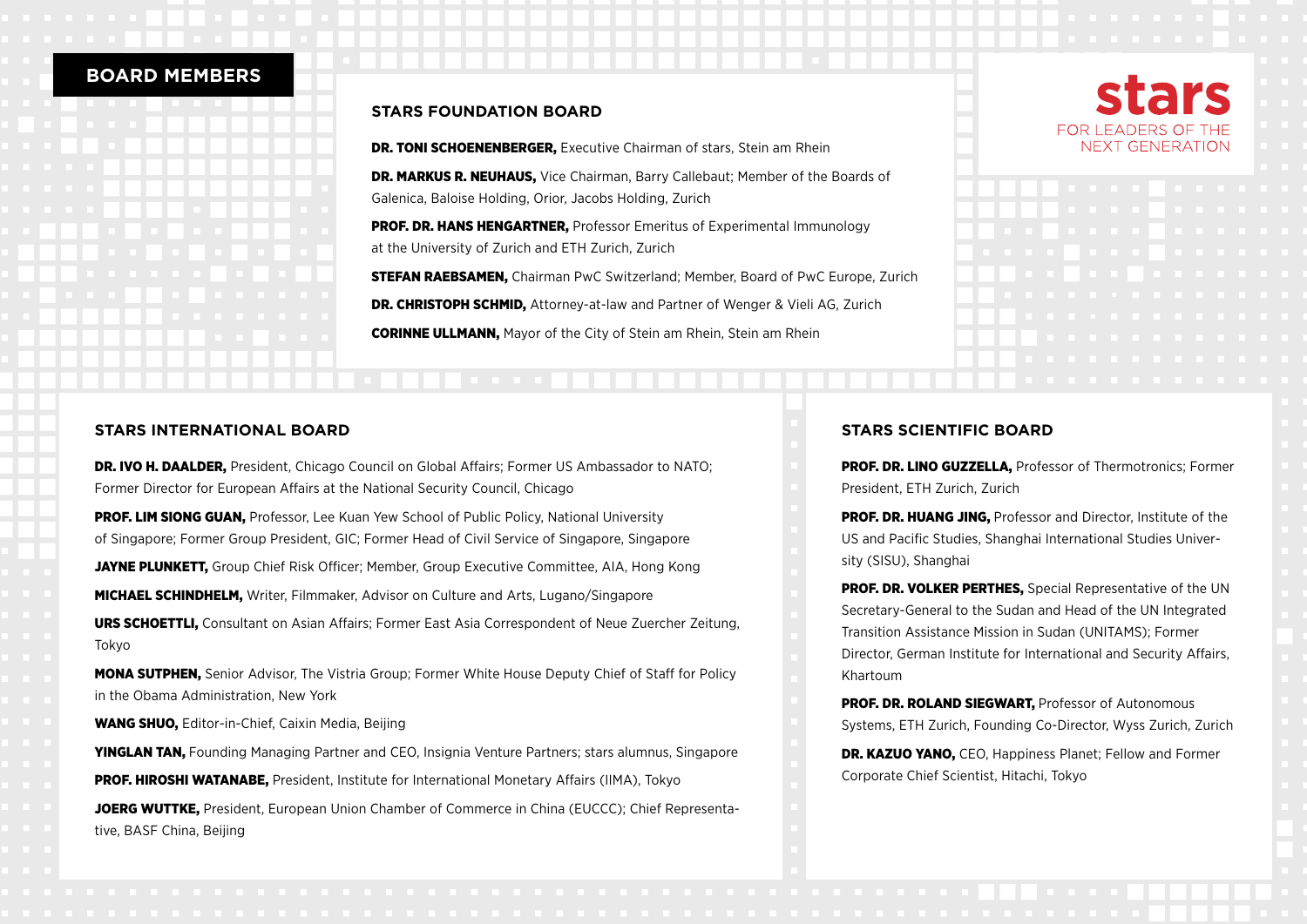## **ADVISORY PANELS**



### **EUROPE ADVISORY PANEL**

(Target: 8-10 members)

CALVIN GRIEDER, Chairman, Buhler Group; Chairman, Givaudan; Chairman, SGS, Zurich

JAN JENISCH, CEO, Holcim, Zurich

### **ASIA ADVISORY PANEL**

(Target: 8-10 members)

AARON TAN, Co-Founder and CEO, Carro, Singapore

**TAN CHONG MENG, Group CEO, PSA International, Singapore** 

TAN SRI FRANCIS YEOH, Executive Chairman, YTL Corporation Berhad, Malaysia

### **CHINA ADVISORY PANEL**

(Target: 8-10 members)

ULI SIGG, Art Collector, Business Leader, Former Swiss Ambassador to the People's Republic of China, North Korea and Mongolia, Mauensee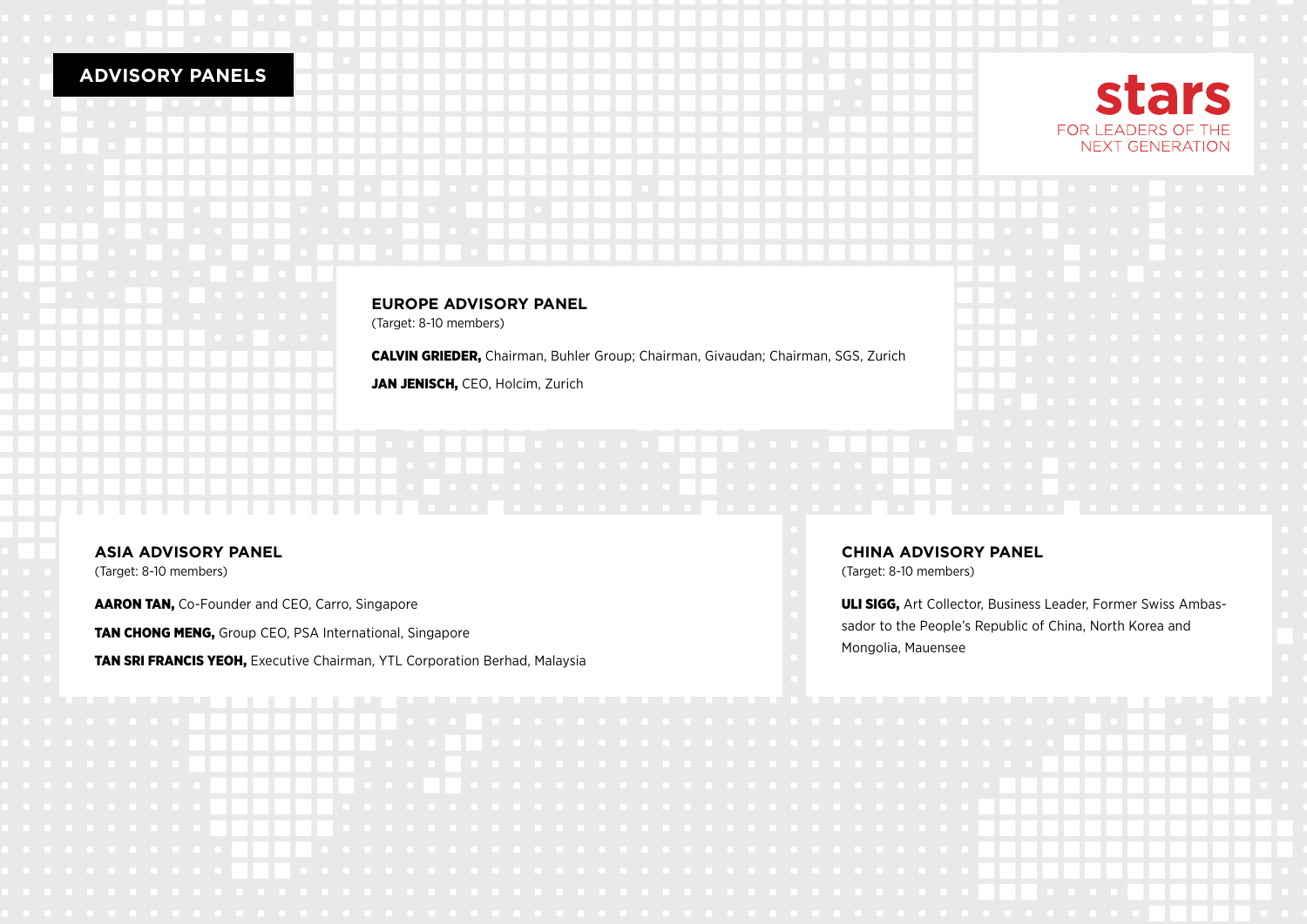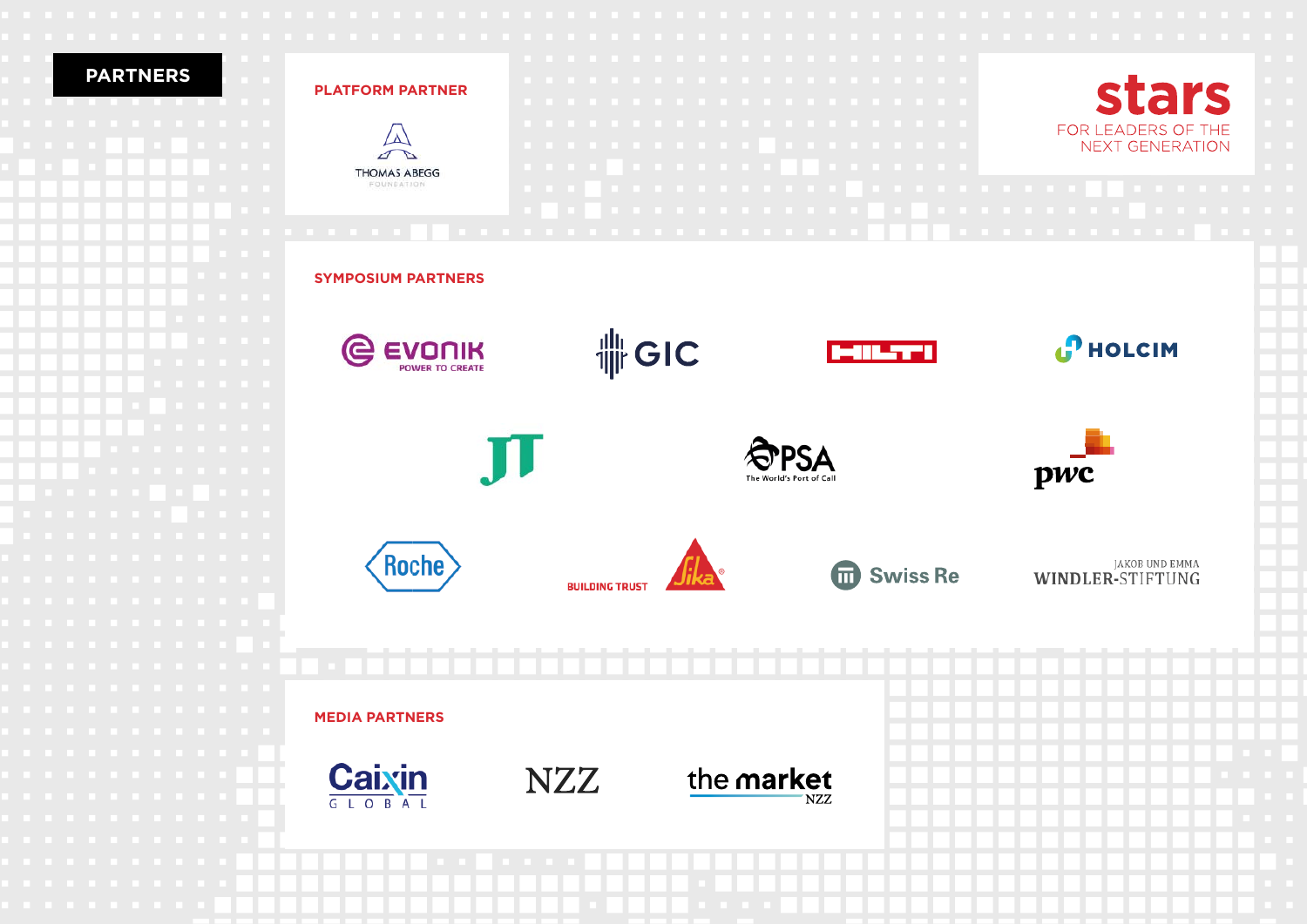## **IN ACTION**



ember Advisor, The Visua Group and Former White House Deputy Chief of Starf of President Obama, Piember, Stars International Doald, New Tork **O CERERAL SOTIN R. ALLLIN**, of Oxford Participants during a panel discussion of Economics at various Professor of Professor of Economics at various University at various Departments , Partner, Macrophores, Partner, Macrophores, Partner, Macrophores, **5 MONA SUTPHEN**, Senior Advisor, The Vistra Group and Former White House Deputy Chief of Staff of President Obama; Member, stars International Board, New York 6 GENERAL JOHN R. ALLEN, President, The Brookings Institution; Former U.S. Marine Corps four-star General, Washington Advisory, Partners LLP and Former White House Deputy Chief of Staff of President Obama; Member, stars International Board , President, The Brookings Institution; 1 LINDA YUEH, Visiting Professor of Economics at various Universities, in a workshop with participants 2 LUCIANO FLORIDI, Professor of Philosophy and Ethics of Information, Director of the Digital Ethics Lab, University of Oxford **3** Participants during a panel discussion 4 SUBRAHMANYAM JAISHANKAR, Minister of External Affairs, India; Former President, Global Corporate Affairs, Tata Sons, Mumbai